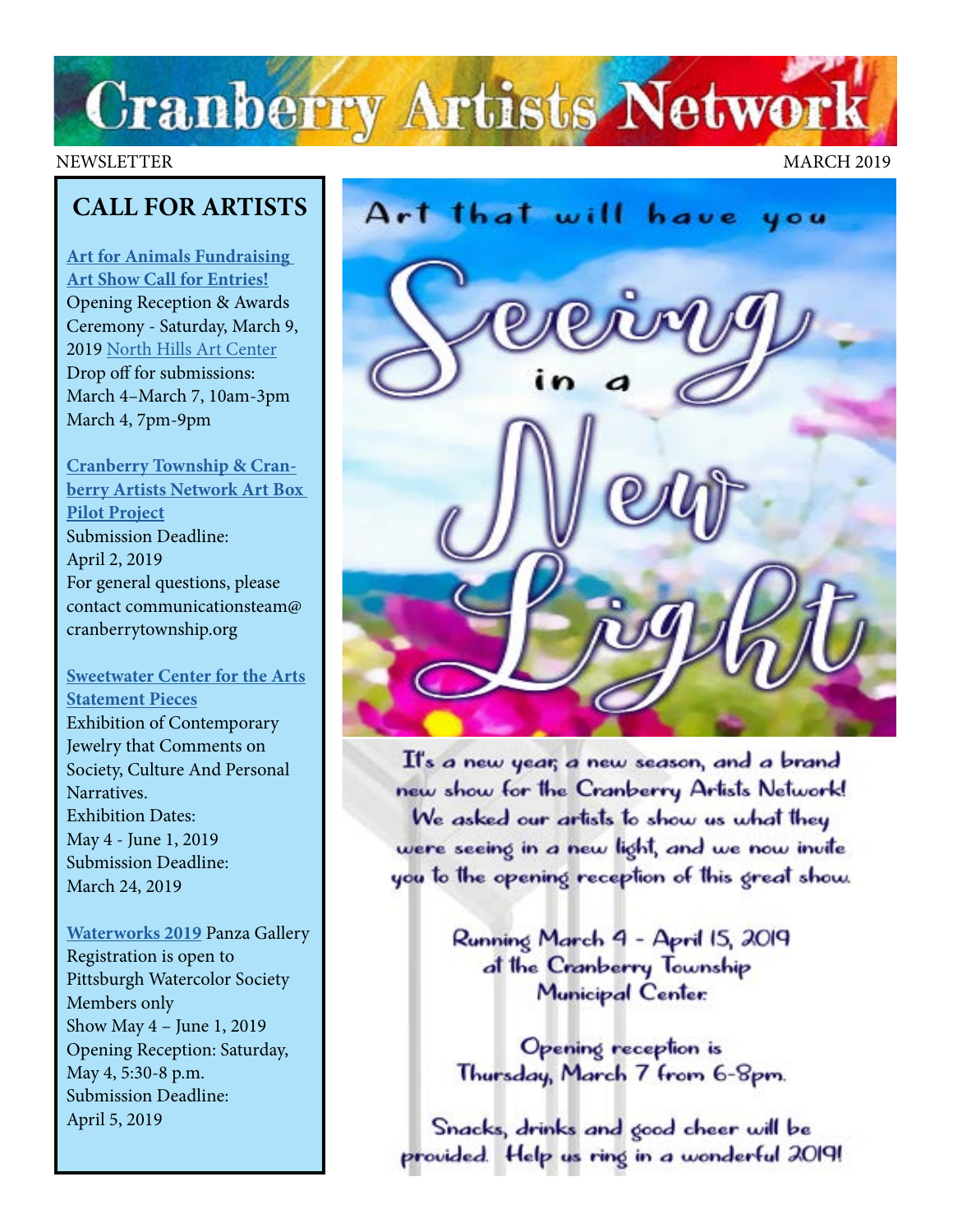#### **CRANBERRY ARTISTS NETWORK 2019 CALENDAR OF EVENTS**

| Mar 4                                  | "Seeing in a New Light"        |  |
|----------------------------------------|--------------------------------|--|
|                                        | Spring show starts             |  |
| Mar 5                                  | First Tuesday figure drawing   |  |
| Mar 7                                  | "Seeing in a New Light         |  |
|                                        | Spring show                    |  |
|                                        | <b>Opening Reception 6-8pm</b> |  |
| Mar 18                                 | New Member screening           |  |
|                                        | $5-8$ pm                       |  |
| Apr 2                                  | First Tuesday figure drawing   |  |
| Apr 15                                 | Spring show ends               |  |
|                                        | Artwork pick up 4-7pm          |  |
| May                                    | Plein Air Painting starts      |  |
| May 2                                  | General Membership             |  |
|                                        | Meeting, 6-8pm                 |  |
| May 7                                  | First Tuesday figure drawing   |  |
| June                                   | Plein Air Painting             |  |
| Jul                                    | Plein Air Painting             |  |
| Jul 8                                  | Martinis with Monet            |  |
|                                        | Artwork drop off 4-7pm         |  |
| Jul 10                                 | <b>Martinis with Monet</b>     |  |
|                                        | <b>Opening Reception 6-9pm</b> |  |
| Jul 11, 12,13<br><b>Community Days</b> |                                |  |
| Aug                                    | Plein Air Painting             |  |
| Aug 19                                 | Martinis with Monet show       |  |
|                                        | ends and art pick up 4-7pm     |  |
|                                        | Plein Air Painting             |  |
| Sept                                   |                                |  |
| Sept 3                                 | First Tuesday figure drawing   |  |
| Oct 1                                  | First Tuesday figure drawing   |  |
| Oct 21                                 | New Member Screening           |  |
|                                        | $5-8$ pm                       |  |
| Nov 8                                  | Holiday show art drop off      |  |
|                                        | $4-7$ pm                       |  |
| Nov 11                                 | <b>Holiday Show starts</b>     |  |
| Nov $12$                               | First Tuesday figure drawing   |  |
|                                        | on second Tuesday due to       |  |
|                                        | <b>Election Day</b>            |  |
| Nov <sub>15</sub>                      | <b>Holiday Show</b>            |  |
|                                        | Opening Reception 6-8pm        |  |
| Dec <sub>5</sub>                       | General Membership             |  |
|                                        | Meeting 6:30-9pm               |  |
| Dec 20                                 | Holiday show ends,             |  |

## **Cranberry Artists Network**

## **MARCH FEATURED ARTIST [COLLEEN TITTIGER](http://colleentittiger.com)**



Please join [Colleen Tittiger](http://colleentittiger.com) on Sunday, March 3, 2019, from 1:30 p.m. to 3:30 p.m. for a reception at the Cranberry Municipal Bldg. 2525 Rochester Rd, Cranberry Twp, PA 16066 featuring Colleen's Art Show "Splash of Color". The show will be displayed from March 1, 2019 to March 31,2019. Colleen grew up near Conneautville, PA on a farm with 2 brothers and 3 sisters. She is an identical twin. Colleen has always loved creating paintings. She went to school at Edinboro University and received a Bachelor's Degree in Art Education. She substitute taught for a few years and worked several odd jobs until she began working for the Court system in Beaver County, PA. Later she obtained her Master's Degree in Criminal Justice. Colleen is married and a mother of three grown children and now a grandmother. As an Artist Colleen likes to create pieces that have a variety of complementary colors and design. Painting is a part of her. She



has painted since she can remember. Everyone is given talents. This is her talent she wants to share it with you. Life is so short, try and do what you love. Painting is her passion. Don't give up on your dreams!! Colleen's website is: [colleentittiger.com](http://colleentittiger.com) and she is on Artwork Archive under Discovery.

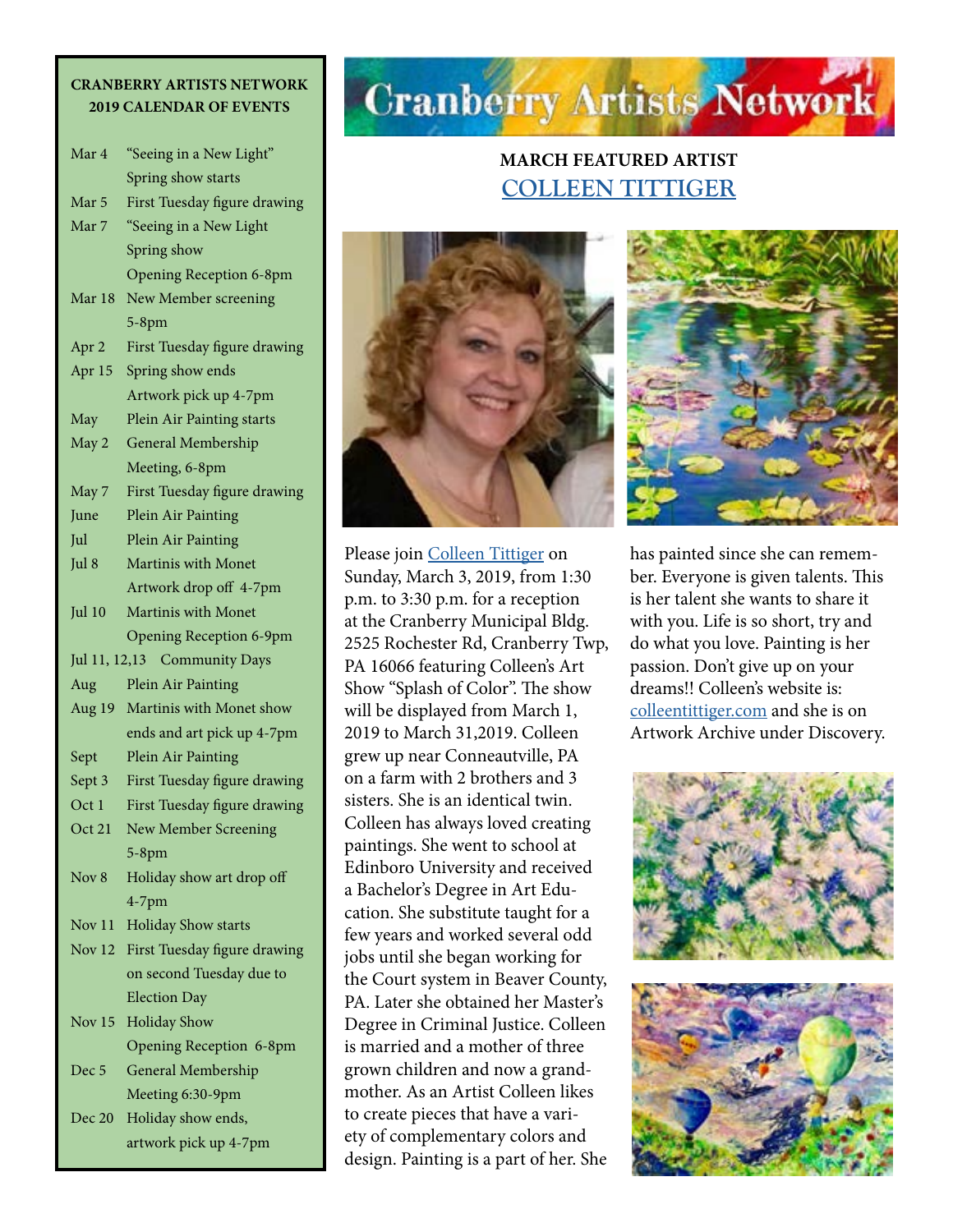

#### **MEMBER NEWS**

**Open Studio Model Sessions** Join us the First Tuesday of each month and enjoy a relaxing evening with artists, 6 - 8 p.m. at the Cranberry Municipal Building. March, April and May we will meet in the Council Chambers Room. Each person needs to bring \$10 and whatever art materials (including easels). We supply the snacks, model, music, lighting. We welcome members and non-members. Models will be clothed.

**Plein Air** artists are busy painting each week on Thursday Mornings 9 - 12 or so. If you are interested in Plein air Painting with us email kbischak@comcast. net to be included in the notifications each week.

March 7-29 **[Bottle Works](http://bottleworks.org/ackerman-baldwin-3-generation-family-works/)** in Johnstown presents: **[3 Generation Family works](http://bottleworks.org/ackerman-baldwin-3-generation-family-works/)  [featuring multi-medium art of the late Irene Ackerman](http://bottleworks.org/ackerman-baldwin-3-generation-family-works/)** (Winiarchik) from Baden PA, multi-medium art of her granddaughter Kasia Rae Baldwin, photography of her grandson Keith Baldwin, and her daughter Denise Krestal-Baldwin's music. Opening reception March 21 from 6-9 PM including special musical performance from Denise Krestal-Bladwin and her students.

**[Debra](http://www.debratobinart.com/) and [James Tobin](https://jamestobinart.com/)** will have artwork on display in the [North Hills Art](http://northhillsartcenter.com/index.html)  [Center](http://northhillsartcenter.com/index.html) **[Art for Animals Fundraising Art Show](http://northhillsartcenter.com/Call%20For%20Entries_%20Art%20for%20Animals%202019.pdf)** March 9 thru April 5. Opening Reception & Awards Ceremony - Saturday, March 9, 2019 , 7-9pm.

**[Debra Tobin](http://www.debratobinart.com/) will be teaching Glass Mosaic workshops** at the [North Hills Art Center,](http://northhillsartcenter.com/index.html) 3432 Babcock Blvd., Pittsburgh, PA 15237 Workshop 1 - Mondays, April 1 & 8, 7-9pm Registration Deadline March 25 Workshop 2 - Mondays, May 20 & June 2, 7-9pm Registration Deadline April 13 More information and reqistration can be found at [WS-14 Mosaics on Glass](https://shop.northhillsartcenter.com/product.sc?productId=37&categoryId=21)

**[Jaison Schafer](http://www.jaisonschafer.com/)** will be teaching all ages (non credit) art classes at the **Butler BC3** with (LifeLong Learning) again. [Advanced Painting Studio](https://www.bc3.edu/programs-classes/classes/art-music/art/advanced-painting-studio.html) 3/15-5/10, Every Friday 12:30 - 4 (9 sessions) [Photoshop for the Fine Art Artist](https://www.bc3.edu/programs-classes/classes/art-music/art/photoshop-fine-arts-artist.html) 3/11-3/25, Every Monday 6 - 9 (3 Sessions)

Please plan to join **[Colleen Tittiger](https://www.colleentittiger.com/)** on Sunday, March 3, 2019, from 1:30 p.m. to 3:30 p.m. for a reception at the Cranberry Municipal Bldg. 2525 Rochester Rd, Cranberry Twp, PA 16066 featuring Colleen's Art Show "Splash of Color". The show will be displayed from March 1, 2019 to March 31, 2019.

**[Gail Beem](https://gailbeem.com/)** will be teaching a class for the McMurray Art League--The Expressive Landscape In Pastels--on two consecutive Wednesdays: Wednesday, March 27 from 10:00 AM to 4:00 PM and Wednesday, April 3 from 10:00 AM to 4:00 PM. For more information, go to [mcmurrayartleague.com](https://www.mcmurrayartleague.com/) and click on upcoming classes.

The next **Cranberry Artists Network membership screening** is scheduled for Monday, March 18, 2019, at the Cranberry Municipal Build[i](https://www.pittsburghsocietyofartists.org/event-3177564?CalendarViewType=1&SelectedDate=3/27/2019)ng (Room: Grange Hall 2). Drop off art between 5:30-6:00. Pick up 8 pm. [Info](https://www.cranberryartistsnetwork.com/membership) 

**Please send newsletter submissions tonewsletter@cranarts.com**

**Cranberry Artists Network Back Hall Gallery and Glass Case Show Schedule** 

> March 2019 **[Colleen Tittiger](https://www.colleentittiger.com/)**

April 2019 **Seneca Valley Art Show**

> May 2019 **Carmen Bianco**

June 2019 **Duane Cacali**

July/August 2019 **CAN 5th Anniversary Board Members Show**

> September 2019 **Gayle Shubert**

October 2019 **Joan Stossel Pun**

November/December 2019 **Annual Holiday Show**

> January 2020 **New Members Show**

February 2020 **Thomas D'Andrea**

March 2020 **Alicia Stankay**

April 2020 **Monica Hietsch**

May 2020 **Krishna Rathod**

Please contact Vickie Schilling, exhibitions chair with any questions.